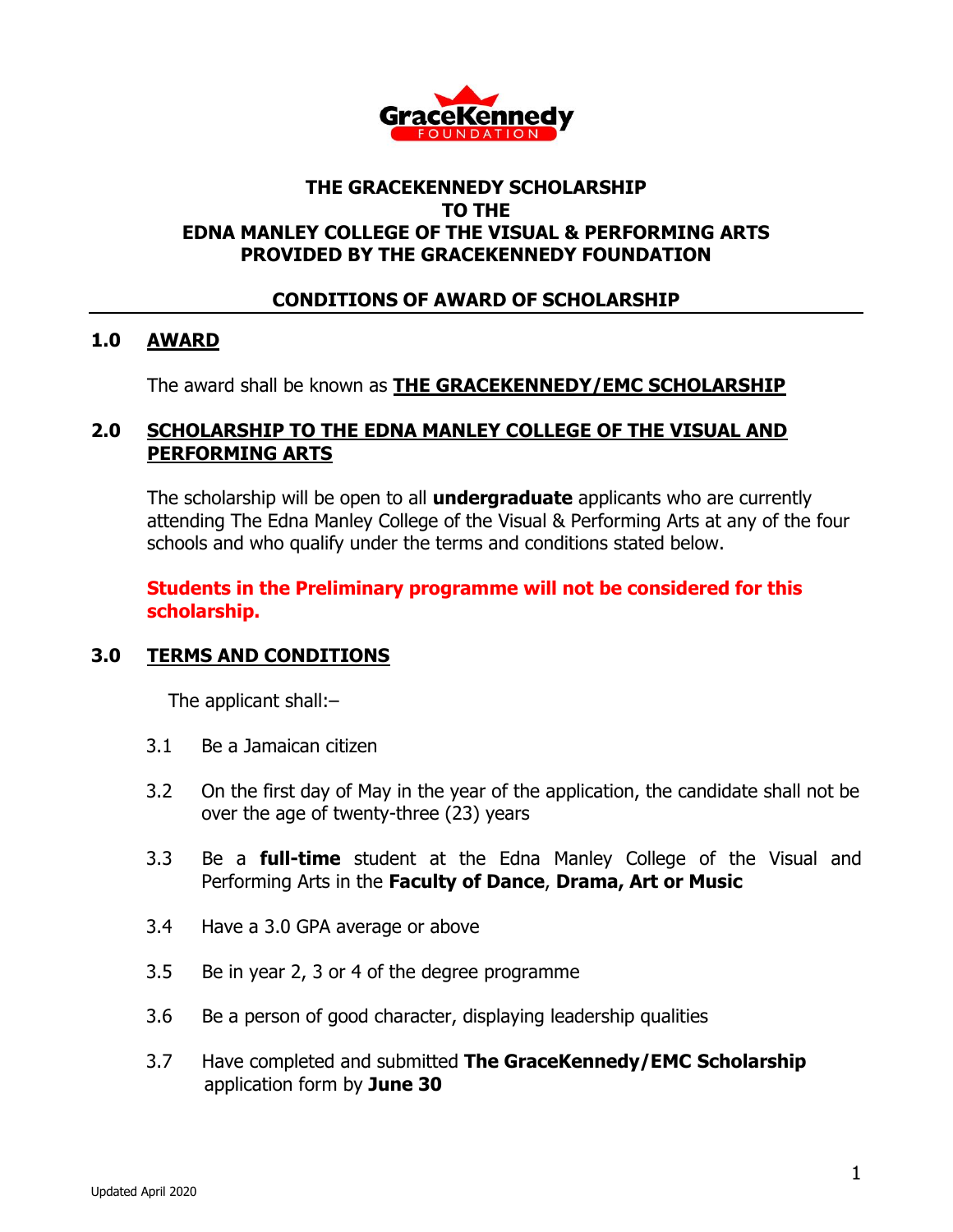3.8 Have given good and sufficient evidence that the requirements specified in 3.1 to 3.7 above have been satisfied

# **4.0 INSTRUCTIONS**

- 4.1 Supporting documents to be submitted with the application form:–
	- i. A character reference from the Director of the School
	- ii. Academic record: Certified copies of CSEC, CAPE and College/University grades. It is the responsibility of the applicant to submit all outstanding academic grades (Semester grades) received after June 30. These grades are to be emailed to **[gkfoundation@gkco.com](mailto:gkfoundation@gkco.com)**
	- iii. Copy of birth certificate
	- iv. A statement of career goals, leadership abilities, social and community involvement (not to exceed 250 words)

# **5.0 REGULATIONS**

- 5.1 Any candidate to whom this Scholarship is awarded shall not simultaneously hold
	- i. Any other substantial award; or
	- ii. Any award which would interfere with the regulations governing this **Scholarship**
- 5.2 The scholarship is valued at a maximum of **JA\$400,000.00**/annum for a maximum period of three (3) consecutive years. It is the responsibility of the applicant to provide proof of how the balance of the tuition will be paid if the value of the Scholarship does not cover tuition in full
- 5.3 The award is subject to an annual review of the scholar's academic performance, conduct and participation in social/community activities
- 5.4 The Scholarship is valid for the academic year immediately following the offer of the award and cannot be deferred for any reason